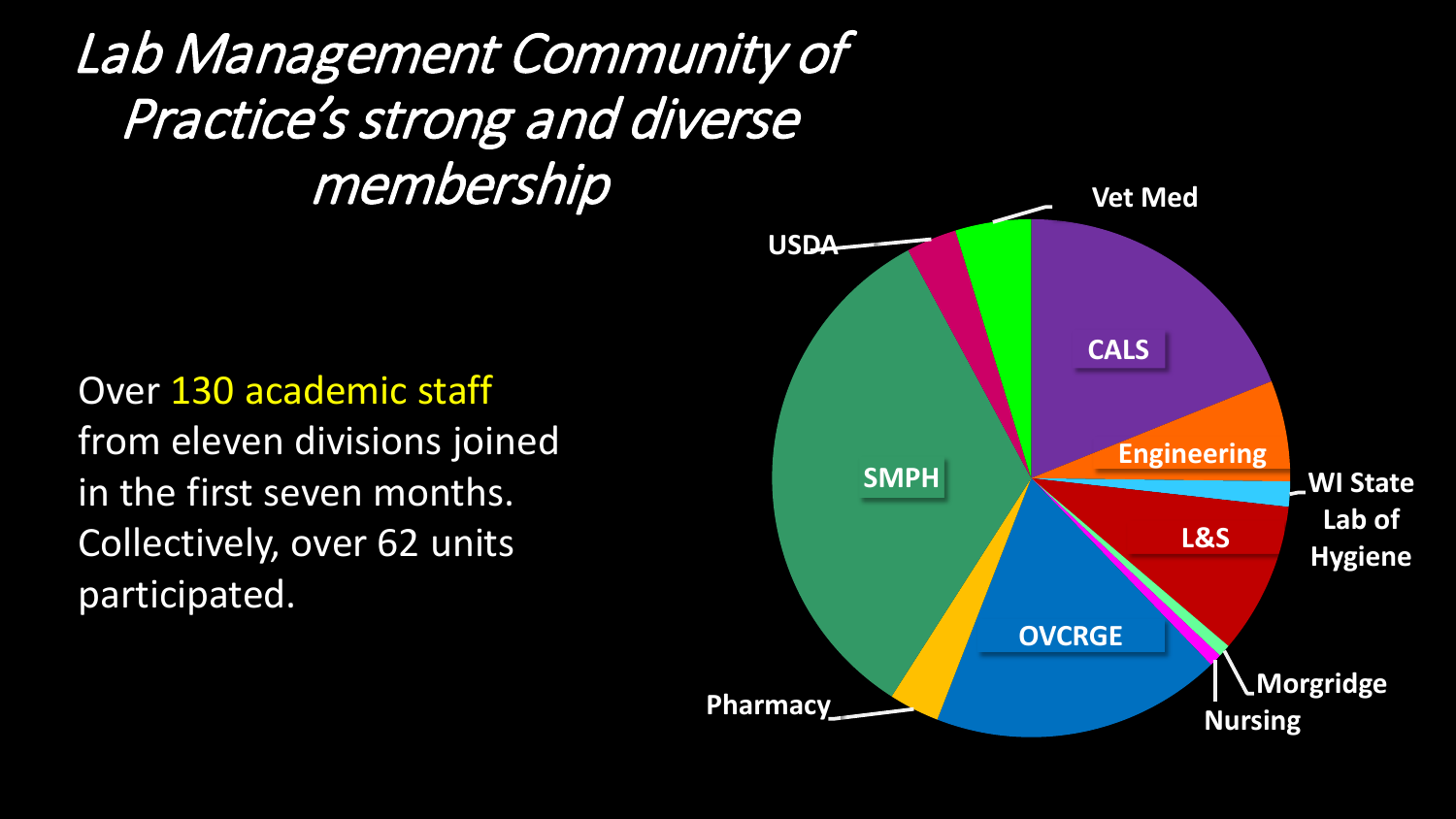#### School of Medicine and Public Health

42 academic staff from 22 departments from Anesthesiology to Urology participated

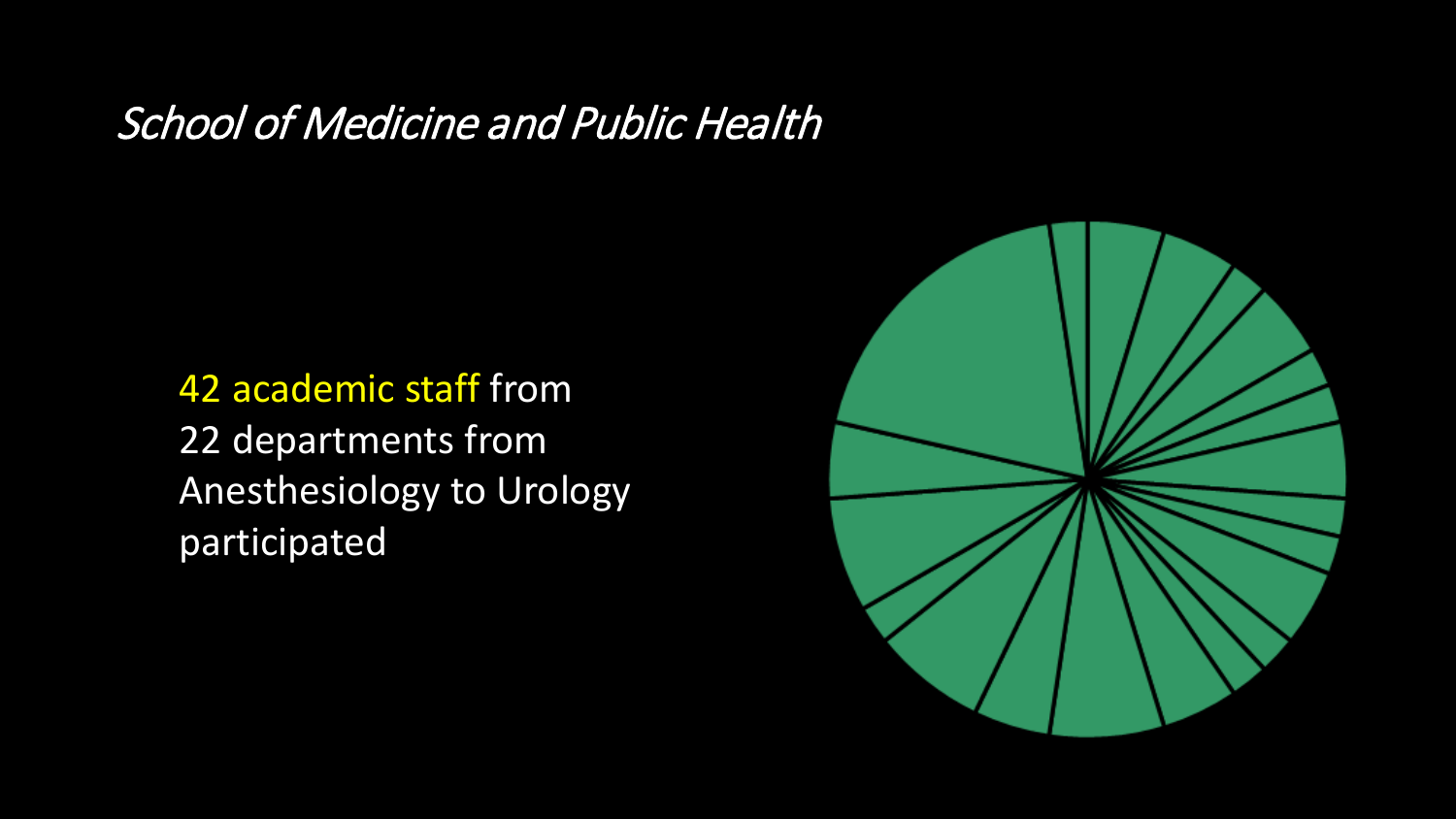## College of Agriculture and Life Sciences

#### 23 academic staff from

- 9 Departments:
	- Agronomy Animal Sciences Bacteriology Biochemistry **Center for Dairy Research** Dairy Sciences Horticulture Nutritional Sciences Urology

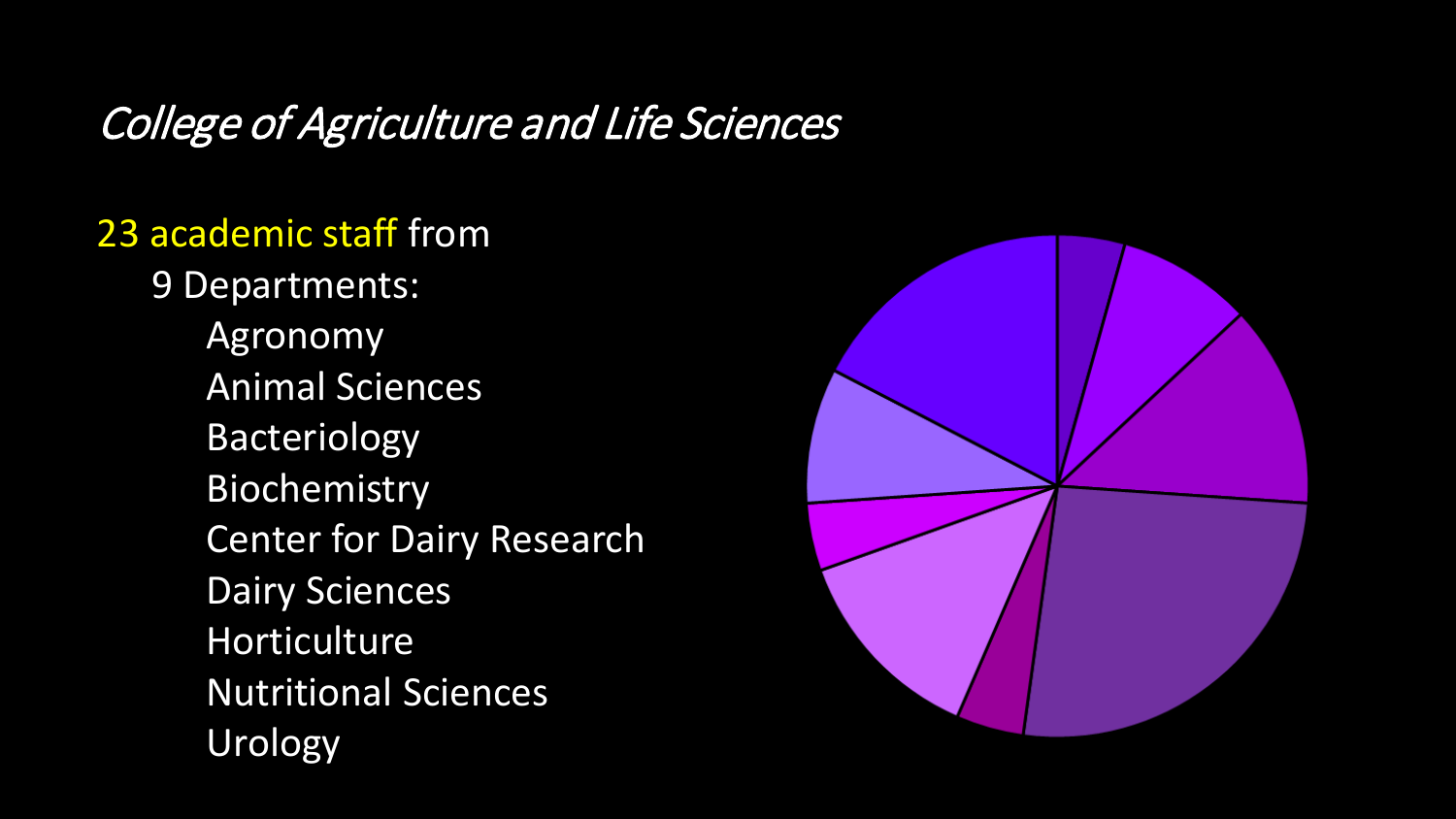#### Office of the Vice Chancellor for Research and Graduate Education

#### 22 academic staff from

9 Centers: Administration Biotechnology Institute on Aging Morgridge Institute for Research Primate Research Center Research Animal Resources Space Sciences & Engineering Waisman Wisconsin Institute for Discovery

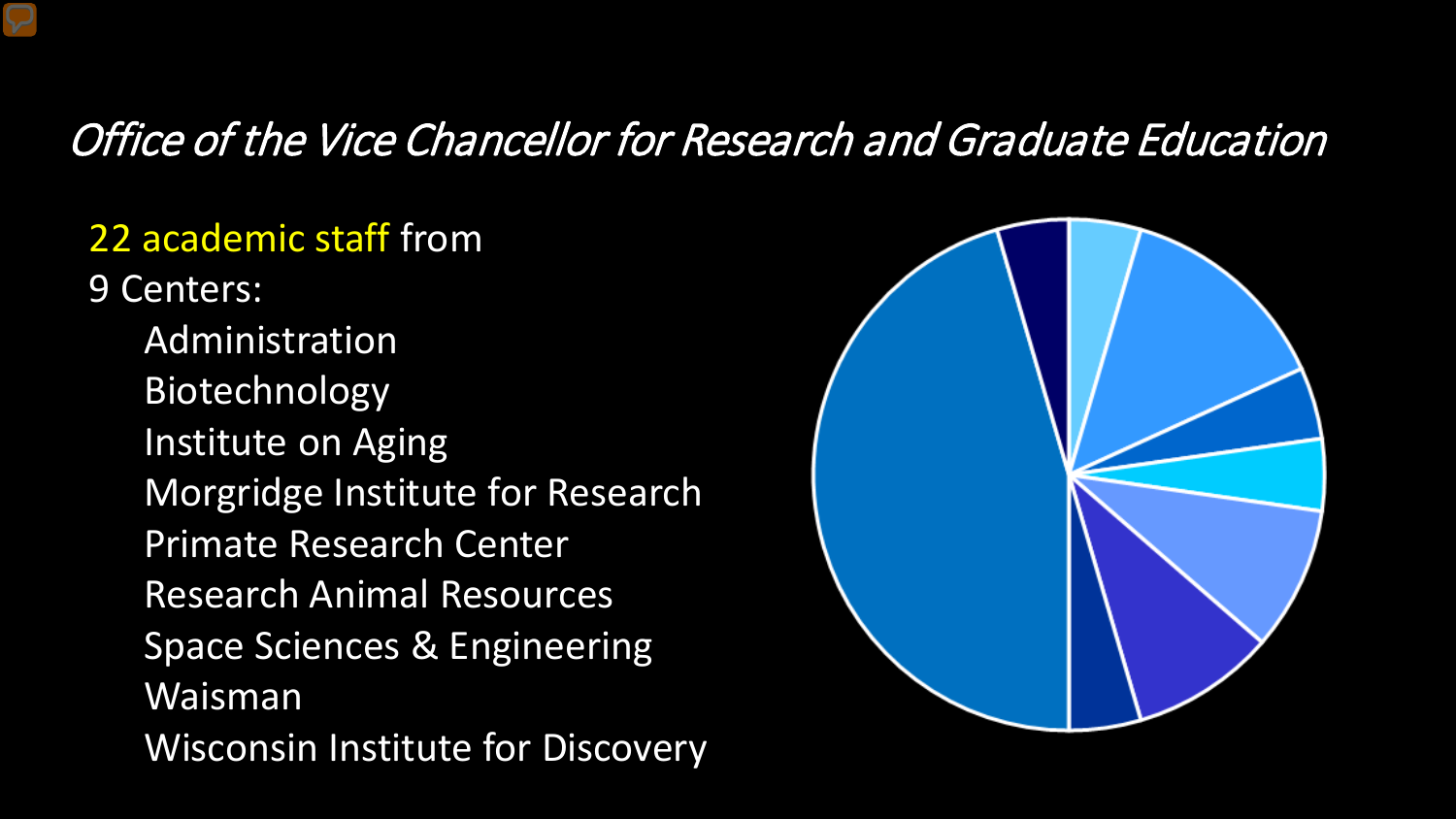#### College of Letters and Sciences

#### 12 academic staff from

5 Departments: Center for Healthy Minds **Chemistry** Interdisciplinary Research Programs Psychology Zoology

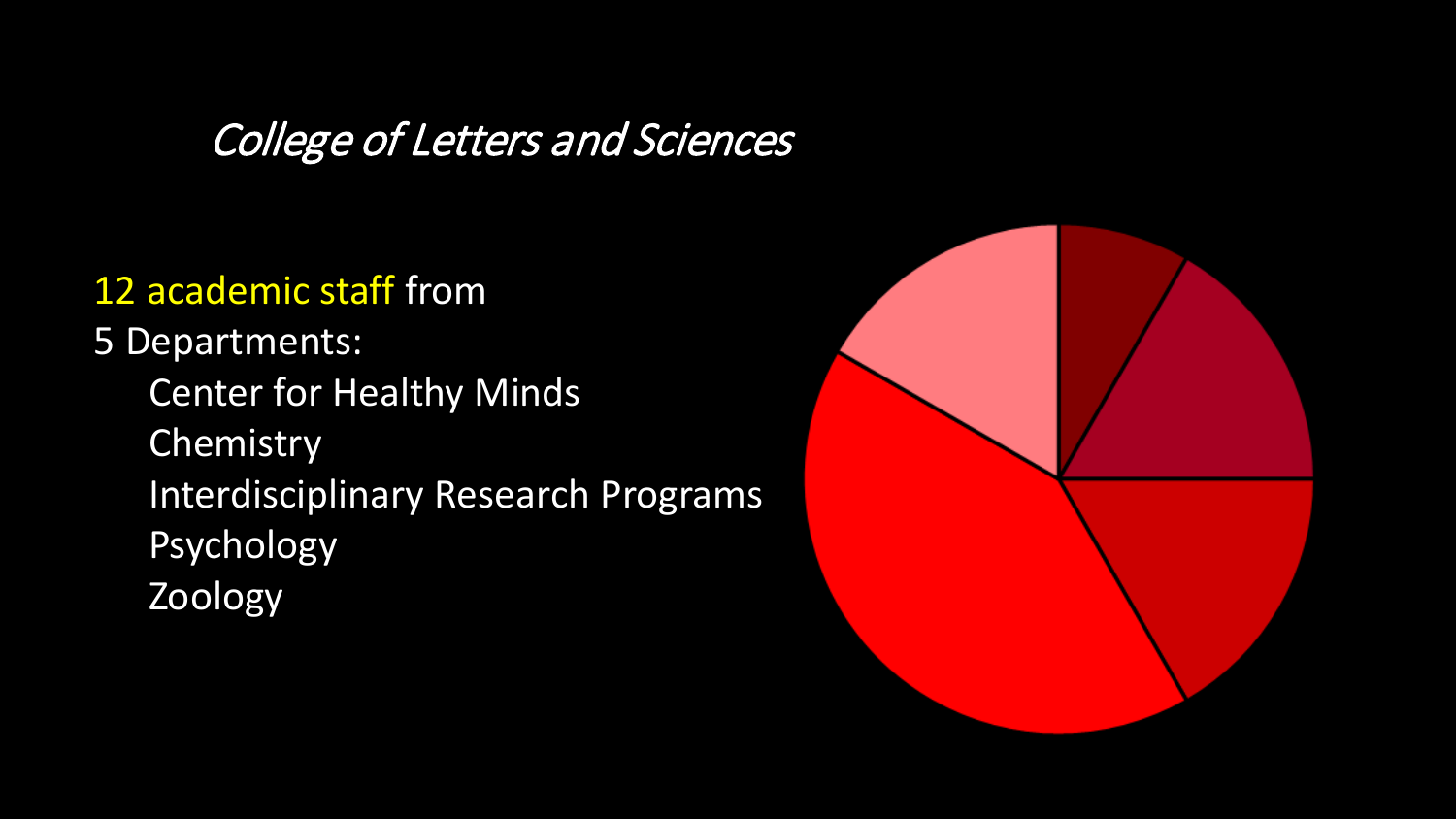#### School of Engineering

#### 8 academic staff from

7 Departments: Administration Biomedical Engineering Chemical Engineering Civil & Environmental Engineering Environmental Chemistry WIS Power Electronics

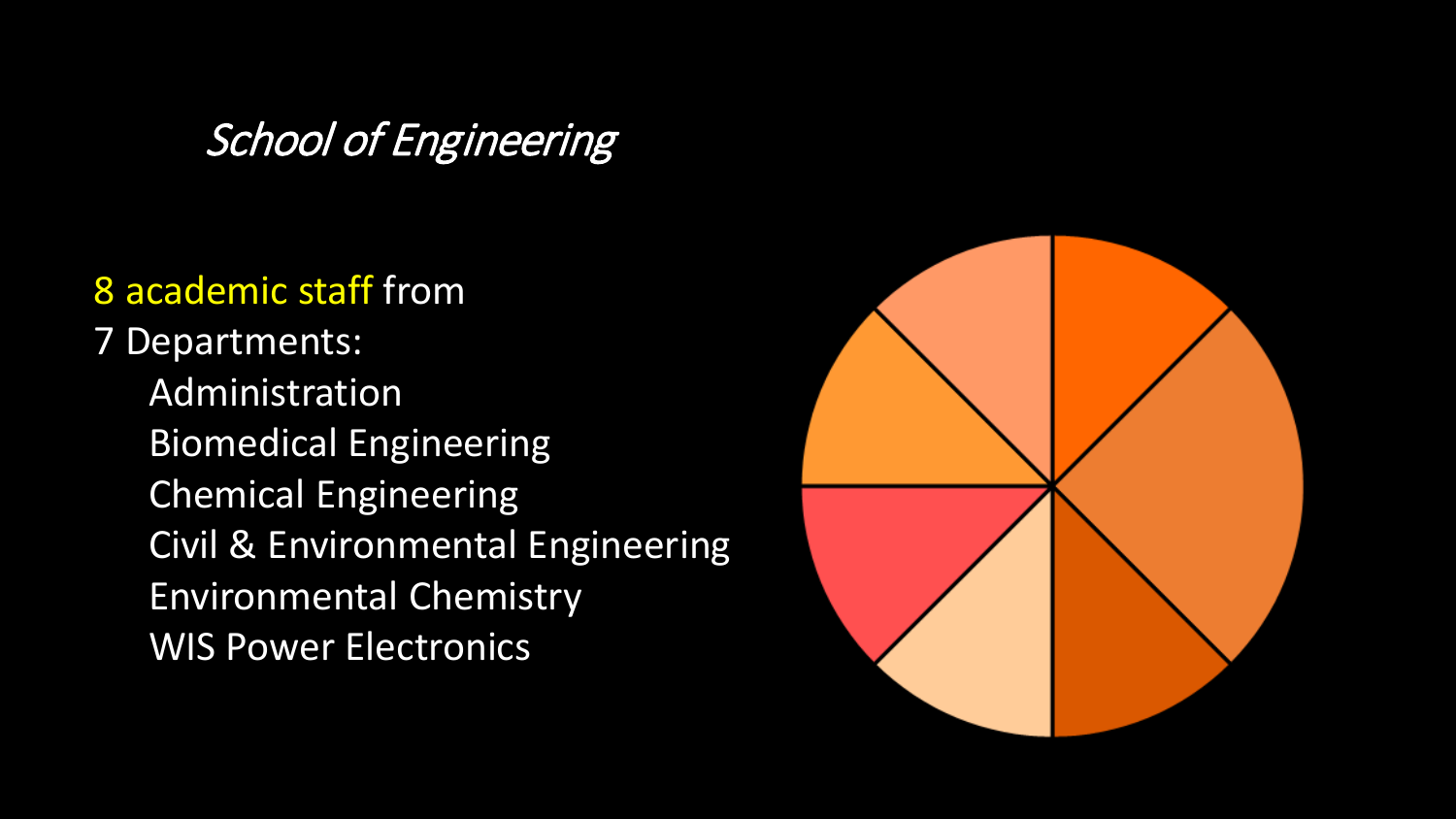#### Many more campus members from diverse areas joined

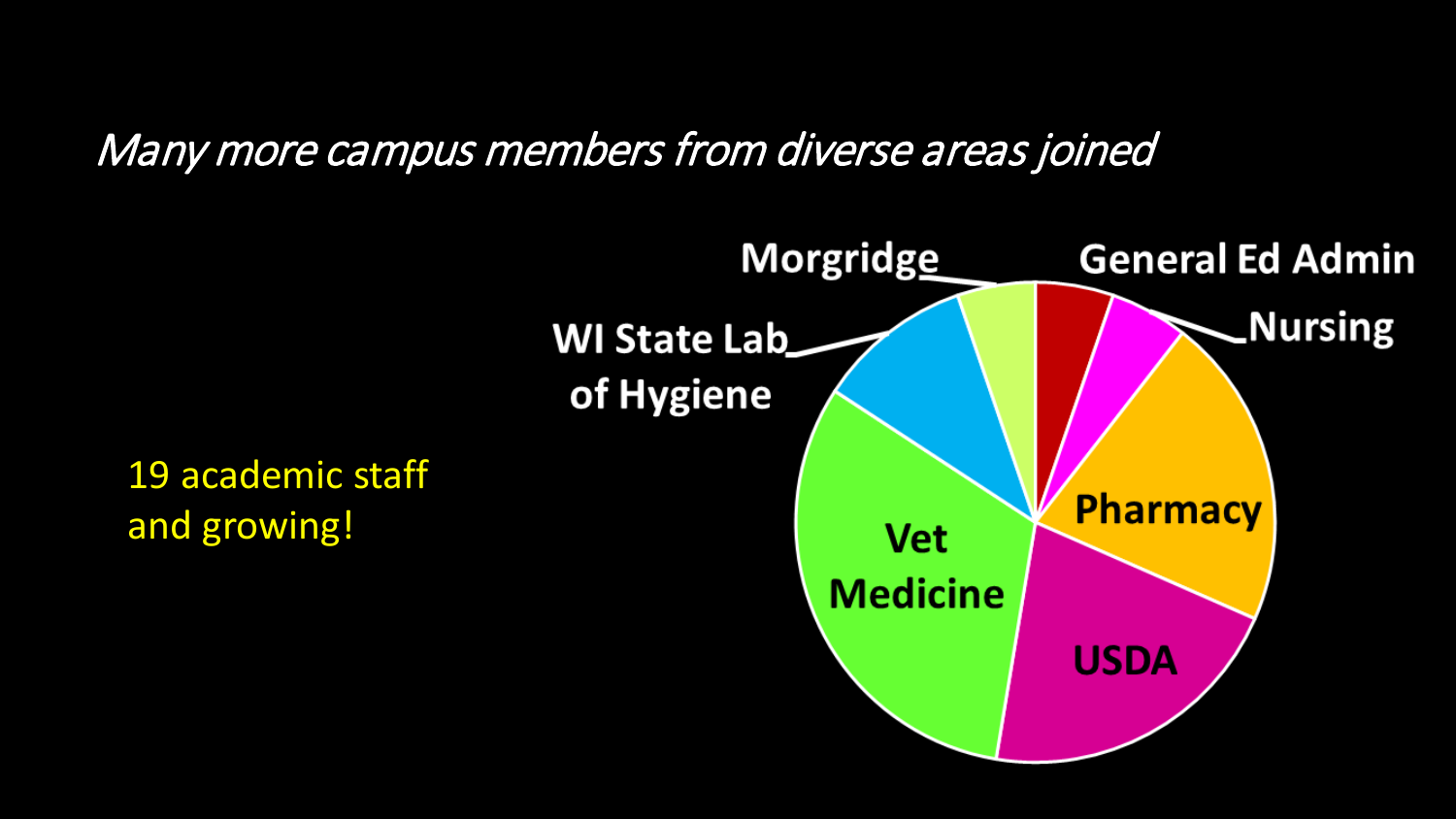#### All major lab academic staff title families represented

# Our members hold

30 different titles

across all major title families and bring a full spectrum of experiences

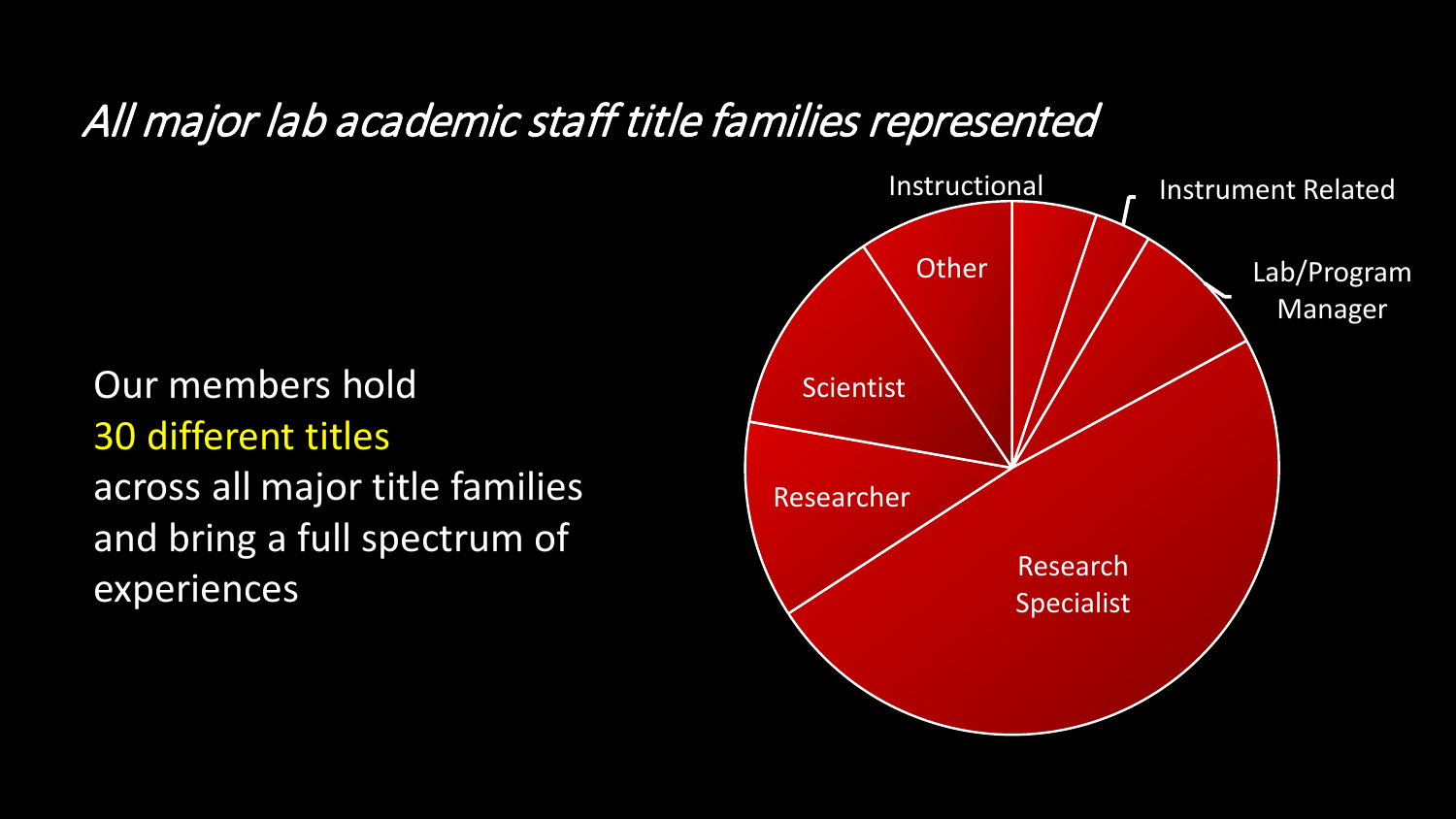### Kick-off event: Apr 14, 2017

Approx. 45 academic staff attended

Small groups identified what they cared about and shared their top issues with the large group.

Topics were distilled into six themes.

Each person casted three votes to prioritize as a community:

- 1. Networking 26%
- 2. Finding and sharing materials and equipment 23%
- 3. Managing people 21%
- 4. Data management 13%
- 5. Finding process-related resources 9%
- 6. Onboarding and training 8%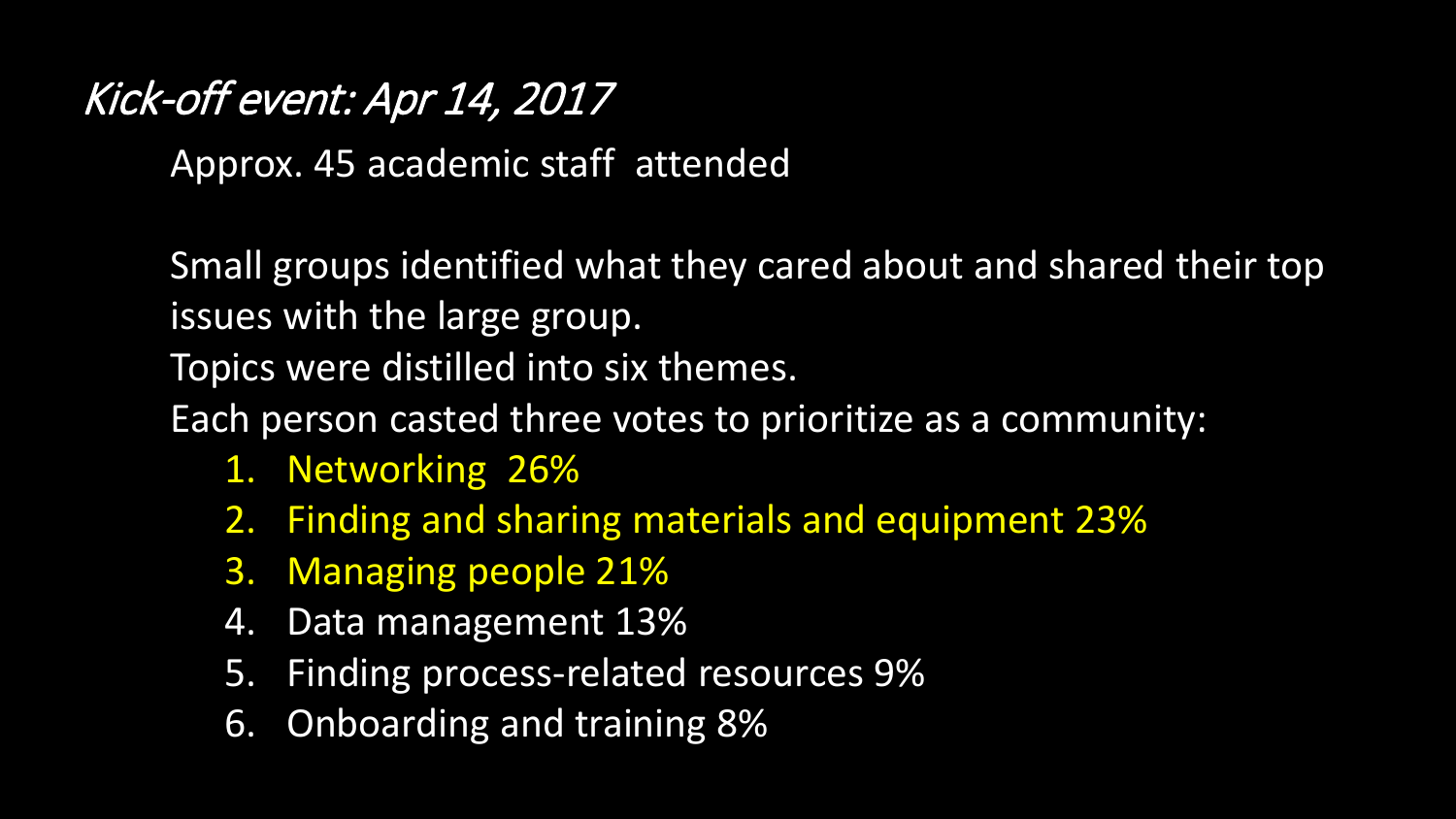## Top three themes

 $\sqrt{N}$ etworking 26% All future events would preserve time for networking

 $\checkmark$  Finding and sharing materials and equipment 23% This tool was launched summer 2017 and is a great start <https://resources.research.wisc.edu/>

 $\sqrt{2}$  Managing people 21% The Campus Supervisors Network joined for the Nov event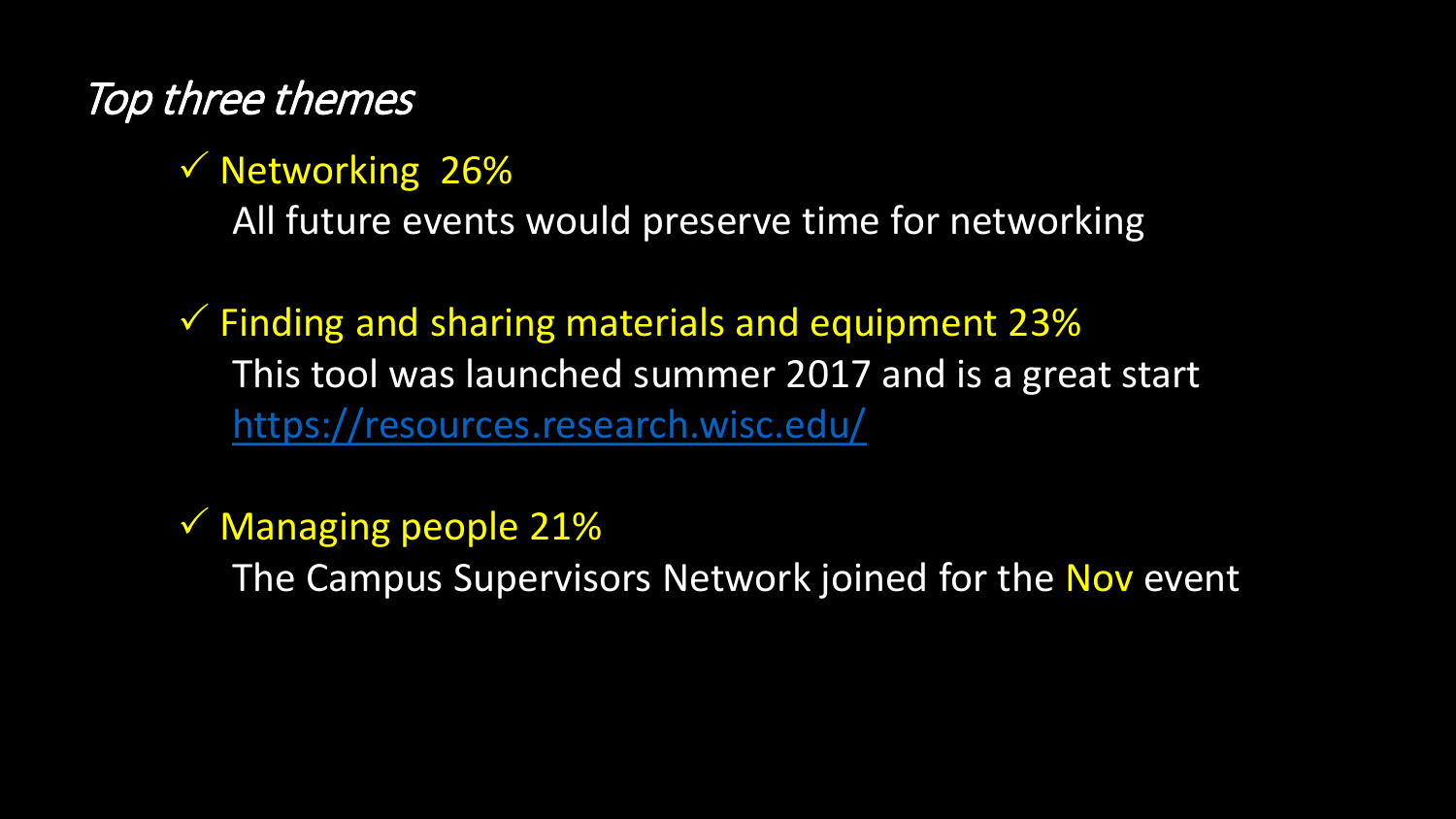Data management 16%

Organization software tools presented at the June event

Finding process-related resources 11% Bucky Submit and conversations about managing compliance were discussed at the Sept event

Onboarding and training 10%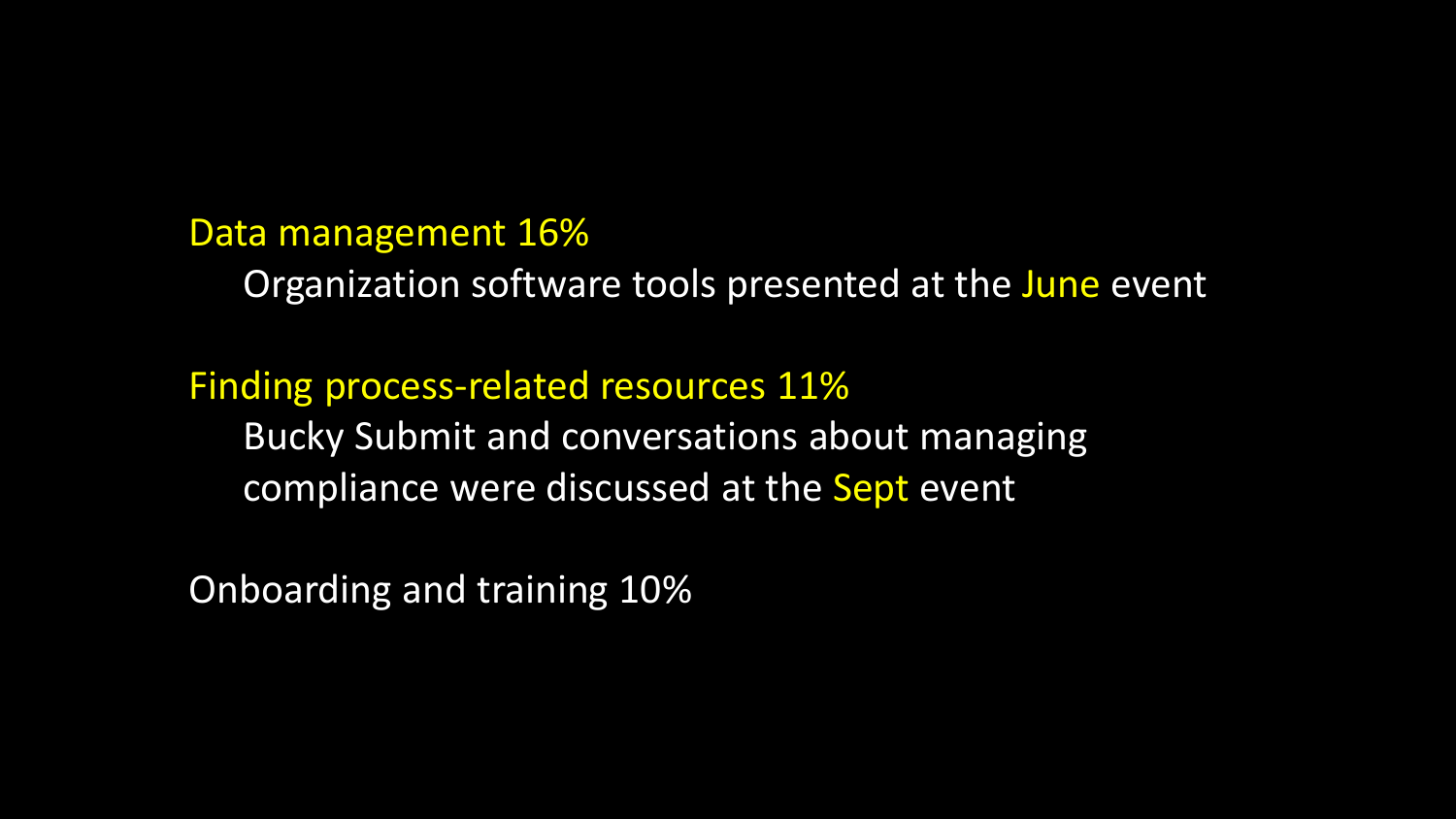## Four events after the spring kick-off

| <b>Month</b> | Attendance Topic |                                   |
|--------------|------------------|-----------------------------------|
| June         | 14               | Organizational software tools     |
| Sept         | 30               | Compliance & public access policy |
| Oct          | 16               | <b>Purchasing best practices</b>  |
| Nov          | 15               | Supervision                       |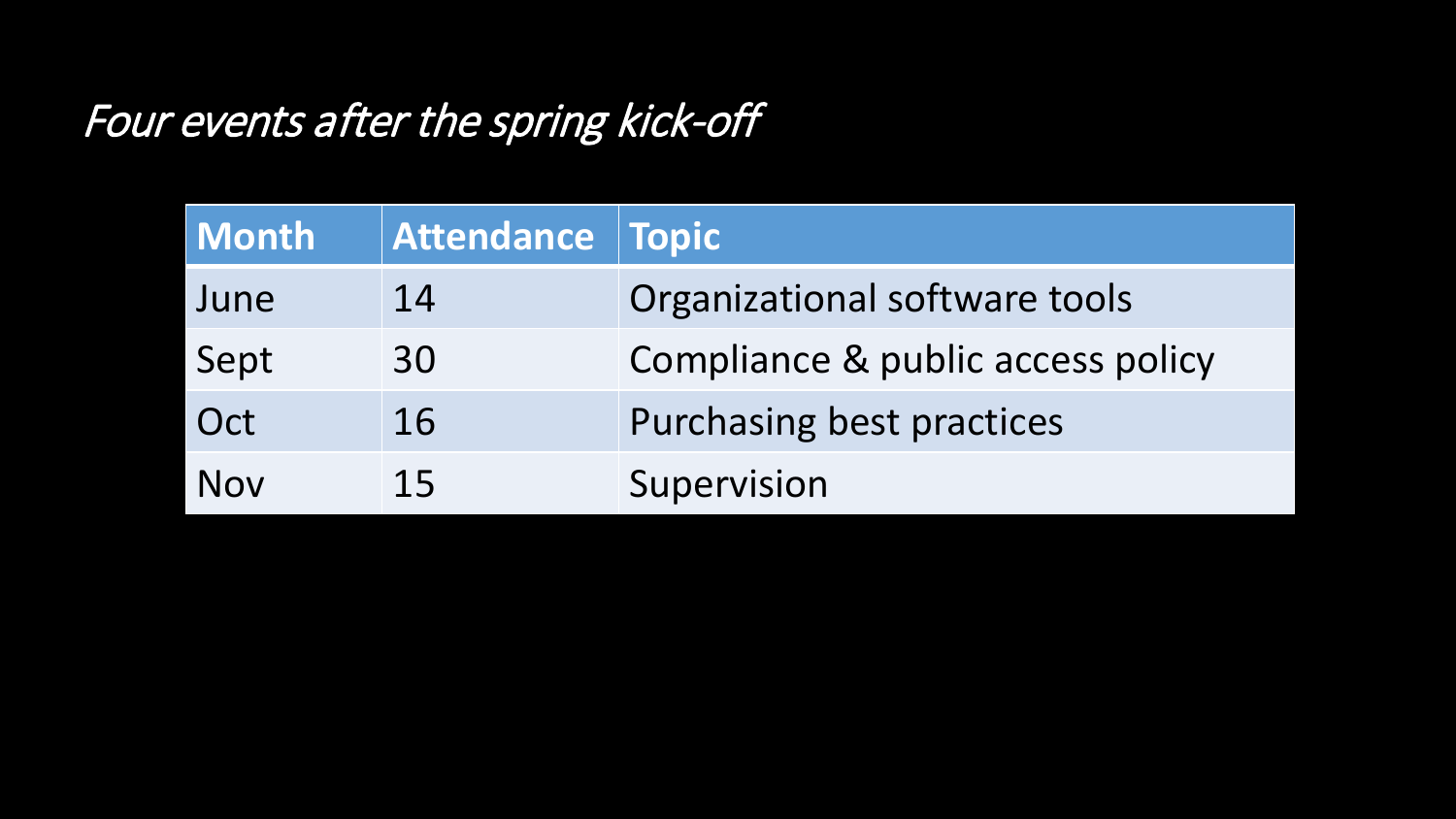#### Building relationships and tapping local expertise

Four lab managers presented on six organizational software tools

Ryan Schryver from Ebling Library, BuckySubmit

Janet Bresnahan & Sarah Martin, Purchasing

Campus Supervisors Network, Rich Gassen & David Kuester